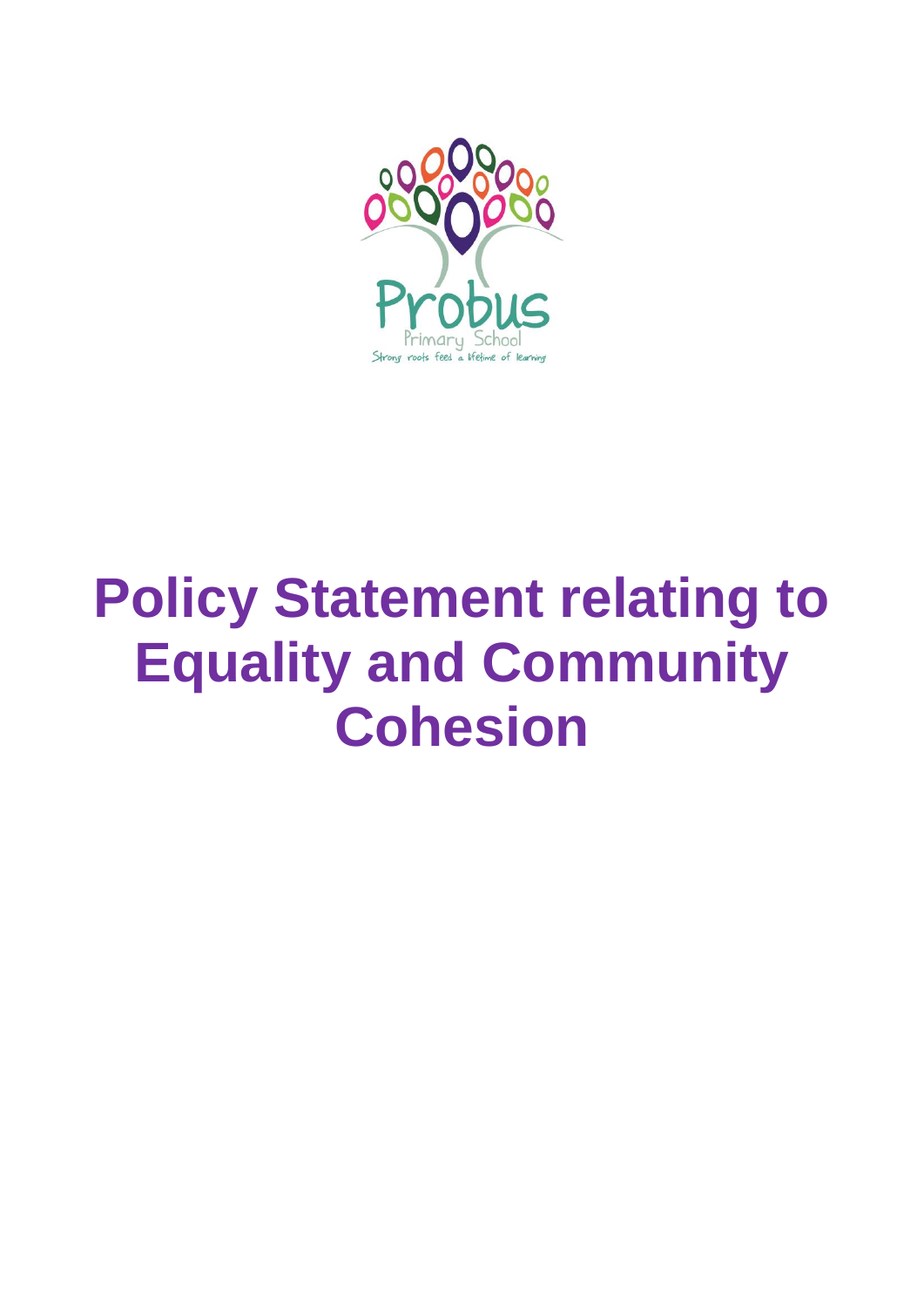# **Probus Primary School Policy Statement relating to Equality and Community Cohesion**

As a school we welcome our duties under the **Equality Act 2010.** The general duties are to:

- eliminate discrimination.
- advance equality of opportunity
- foster good relations

Our specific duties are to:

- publish information every year about our school population
- to explain how we have due regard for equality
- to publish equality objectives which show how we plan to tackle particular inequalities, and reduce or remove them.

### **We are committed to fulfilling these duties both as an employer and a service-provider:**

- We try to ensure that everyone is treated fairly and with respect.
- We want to make sure that our school is a safe, secure and stimulating place for everyone.
- We recognise that people have different needs, and we understand that treating people equally does not always involve treating them all exactly the same.
- We recognise that for some pupils extra support is needed to help them to achieve and be successful.
- We try to make sure that people from different groups are consulted and involved in our decisions, for example through talking to pupils and parents/carers, and through our School Council.
- We aim to make sure that no-one experiences harassment, less favourable treatment or discrimination because of their age; any disability they may have; their ethnicity, colour or national origin; their gender; their gender identity or reassignment; their marital or civil partnership status; being pregnant or having recently had a baby; their religion or beliefs; their sexual identity and orientation.
- We will collect data related to the protected characteristics above and analyse this data to determine our focus for our equality objectives. The data will be assessed across our core provisions as a school. This will include the following functions:
	- $\triangleright$  Admissions
	- $\triangleright$  Attendance
	- $\triangleright$  Attainment
	- $\triangleright$  Exclusions
	- $\triangleright$  Prejudice related incidents

We also welcome our duty under the **Education and Inspections Act 2006** to promote community cohesion.

We recognise that these duties reflect international human rights standards as expressed in the UN Convention on the Rights of the Child, the UN Convention on the Rights of People with Disabilities, and the Human Rights Act 1998.

In fulfilling our legal obligations we will:

- Recognise and respect diversity
- Foster positive attitudes and relationships, and a shared sense of belonging
- Observe good equalities practice, including staff recruitment, retention and development
- Aim to reduce and remove existing inequalities and barriers
- Consult and involve widely
- Strive to ensure that society will benefit

Probus Primary School recognises and values every child and their right personal fulfilment, safety, security and friendship. We welcome the emphasis in the Ofsted inspection framework on the importance of **narrowing gaps in achievement** which affects, amongst others:

- pupils from certain cultural and ethnic backgrounds
- pupils who belong to low-income households and pupils known to be eligible for free school meals
- pupils who are disabled